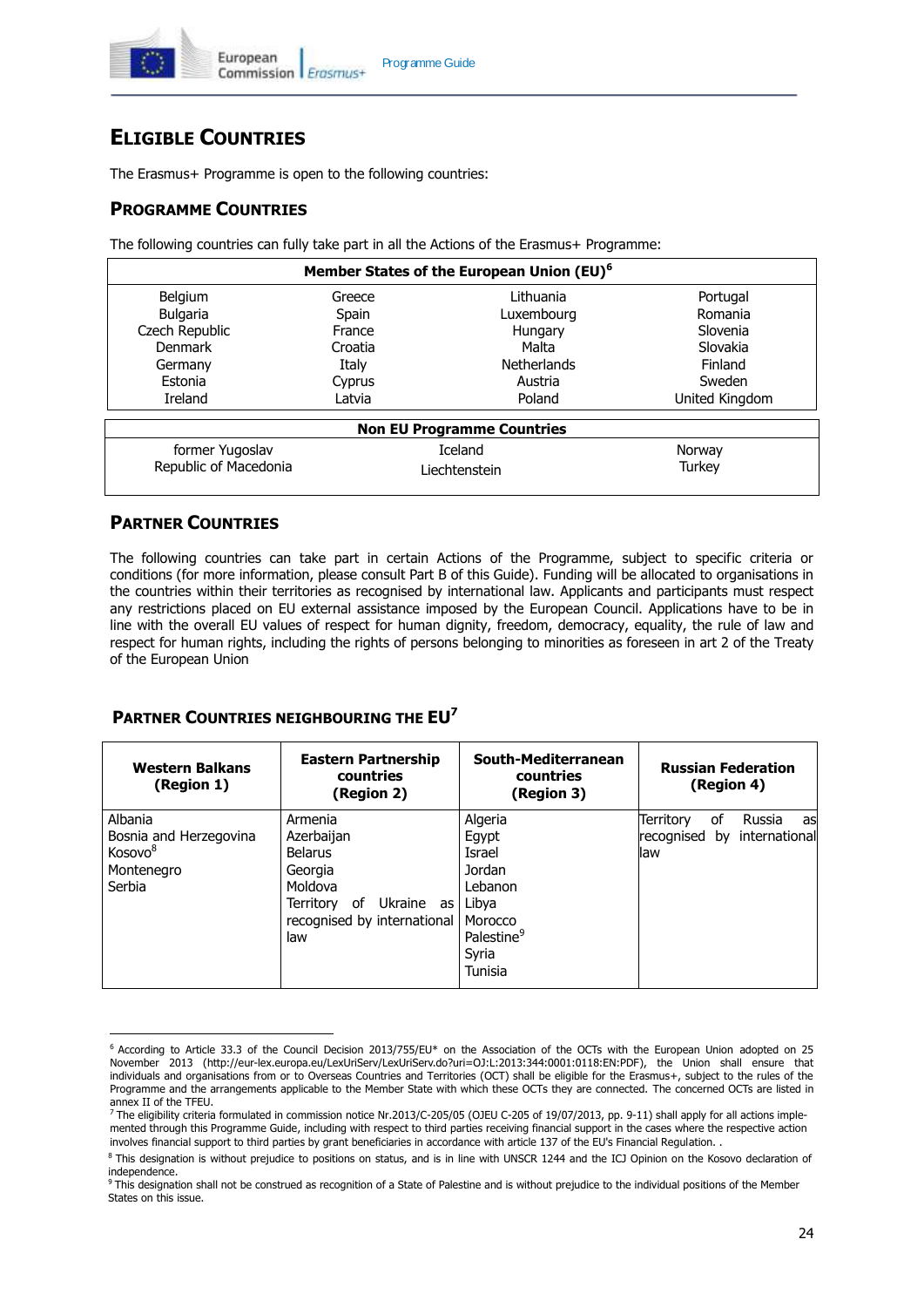

### **OTHER PARTNER COUNTRIES**

Some Actions of the Programme are open to any Partner Country of the world listed below. For some other Actions the geographical scope is less broad.

The Partner Countries below are regrouped according to the financial instruments of the EU external action.

| <b>Region 5</b>                                                         | Andorra, Monaco, San Marino, Vatican City State, Switzerland                                                                                                                                                                                                                                                                                                                                                                                                                                                                                                                                                                                                                                                                                                                                                                                                                                                                                               |
|-------------------------------------------------------------------------|------------------------------------------------------------------------------------------------------------------------------------------------------------------------------------------------------------------------------------------------------------------------------------------------------------------------------------------------------------------------------------------------------------------------------------------------------------------------------------------------------------------------------------------------------------------------------------------------------------------------------------------------------------------------------------------------------------------------------------------------------------------------------------------------------------------------------------------------------------------------------------------------------------------------------------------------------------|
| Region 6 <sup>10</sup><br>Asia                                          | Afghanistan, Bangladesh, Bhutan, Cambodia, China, DPR Korea, India, Indonesia, Laos,<br>Malaysia, Maldives, Mongolia, Myanmar, Nepal, Pakistan, Philippines, Sri Lanka, Thailand and<br>Vietnam                                                                                                                                                                                                                                                                                                                                                                                                                                                                                                                                                                                                                                                                                                                                                            |
| Region 7 <sup>11</sup><br><b>Central Asia</b>                           | Kazakstan, Kyrgyzstan, Tajikistan, Turkmenistan, Uzbekistan                                                                                                                                                                                                                                                                                                                                                                                                                                                                                                                                                                                                                                                                                                                                                                                                                                                                                                |
| Region $8^{12}$<br><b>Latin America</b>                                 | Argentina, Bolivia, Brazil, Chile, Colombia, Costa Rica, Cuba, Ecuador, El Salvador, Guatema-<br>la, Honduras, Mexico, Nicaragua, Panama, Paraguay, Peru, Uruguay, Venezuela                                                                                                                                                                                                                                                                                                                                                                                                                                                                                                                                                                                                                                                                                                                                                                               |
| Region 913                                                              | Iran, Iraq, Yemen                                                                                                                                                                                                                                                                                                                                                                                                                                                                                                                                                                                                                                                                                                                                                                                                                                                                                                                                          |
| Region 10 <sup>14</sup>                                                 | South Africa                                                                                                                                                                                                                                                                                                                                                                                                                                                                                                                                                                                                                                                                                                                                                                                                                                                                                                                                               |
| Region 11 <sup>15</sup><br><b>ACP</b>                                   | Angola, Antigua and Barbuda, Belize, Cape Verde, Comoros, Bahamas, Barbados, Benin,<br>Botswana, Burkina Faso, Burundi, Cameroon, Central African Republic, Chad, Congo<br>(Brazzaville), Congo (Kinshasa), Cook Islands, Côte d'Ivoire, Djibouti, Dominica, Dominican<br>Republic, Eritrea, Ethiopia, Fiji, Gabon, Gambia, Ghana, Grenada, Republic of Guinea,<br>Guinea-Bissau, Equatorial Guinea, Guyana, Haiti, Jamaica, Kenya, Kiribati, Lesotho, Liberia,<br>Madagascar, Malawi, Mali, Marshall Islands, Mauritania, Mauritius, Micronesia, Mozambique,<br>Namibia, Nauru, Niger, Nigeria, Niue, Palau, Papua New Guinea, Rwanda, St. Kitts and Nevis,<br>St. Lucia, St. Vincent and the Grenadines, Solomon Islands, Samoa, Sao Tome and Principe,<br>Senegal, Seychelles, Sierra Leone, Somalia, South Sudan, Sudan, Suriname, Swaziland,<br>Tanzania, East Timor, Togo, Tonga, Trinidad and Tobago, Tuvalu, Uganda, Vanuatu, Zambia,<br>Zimbabwe. |
| Region $12^{16}$<br>Industrialised:<br>Gulf<br>Cooperation<br>countries | Bahrain, Kuwait, Oman, Qatar, Saudi Arabia, United Arab Emirates.                                                                                                                                                                                                                                                                                                                                                                                                                                                                                                                                                                                                                                                                                                                                                                                                                                                                                          |
| Region 1317<br><b>Other</b><br><b>Industrialised</b><br>countries       | Australia, Brunei, Canada, Hong Kong, Japan, (Republic of) Korea, Macao, New Zealand,<br>Singapore, Taiwan, United States of America.                                                                                                                                                                                                                                                                                                                                                                                                                                                                                                                                                                                                                                                                                                                                                                                                                      |

 $^{10}$  Classification used in the framework of the Development and Cooperation Instrument (DCI).

<sup>&</sup>lt;sup>11</sup> As above.<br><sup>12</sup> As above.<br><sup>12</sup> As above.<br><sup>13</sup> As above.

 $14$  As above.

<sup>&</sup>lt;sup>15</sup> Classification used in the framework of the European Development Fund (EDF).

<sup>&</sup>lt;sup>16</sup> Classification used in the framework of the Partnership Instrument (PI).

<sup>&</sup>lt;sup>17</sup> Classification used in the framework of the Partnership Instrument (PI).